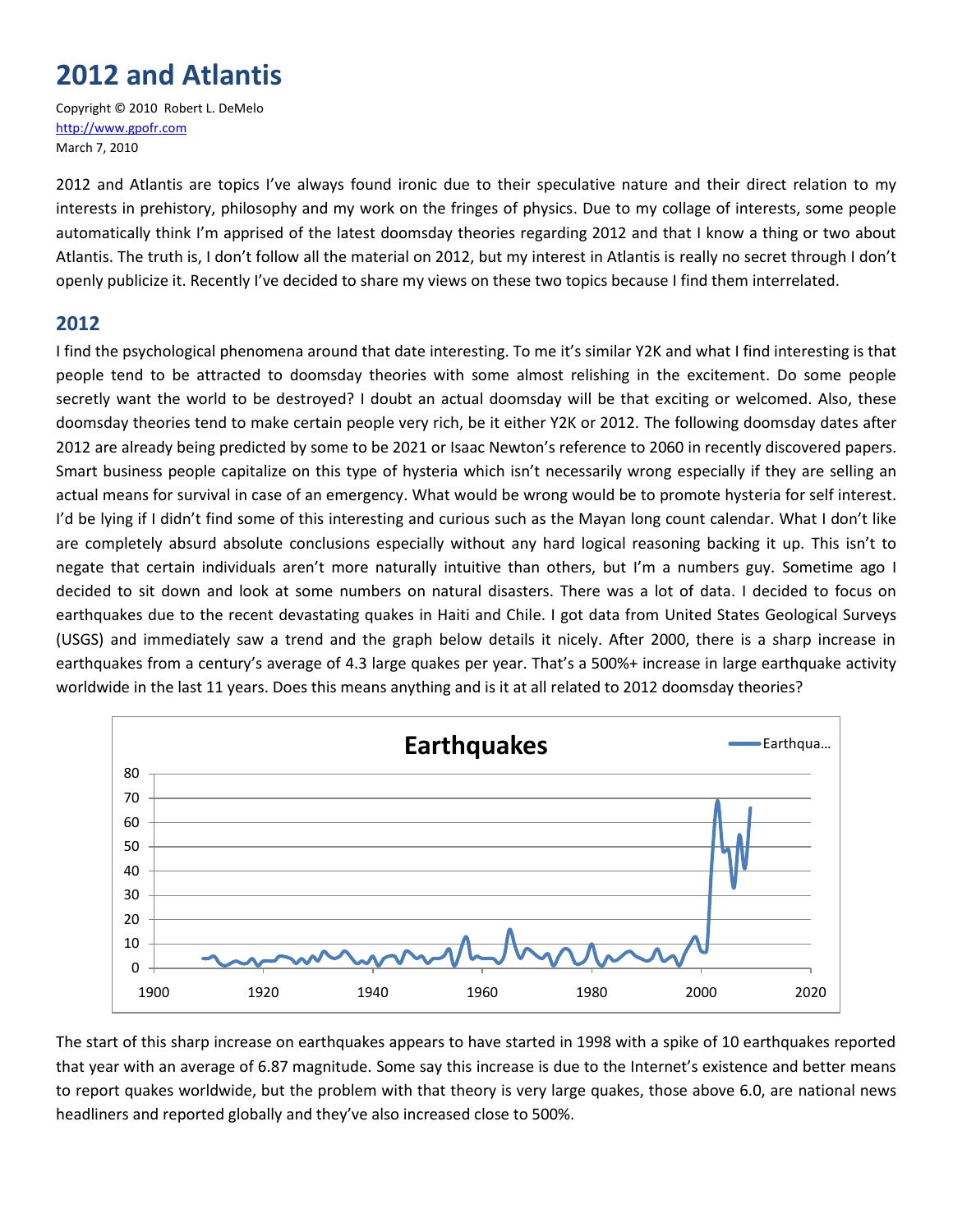2012 itself means nothing without context to what's happening in the world geologically and possibly how the cosmos is affecting it. Cosmologically, NASA has predicted increased Solar activity climaxing in 2012. Could this increase in Sun activity be causing an increase in earthquakes around the world? I'd be ignorant to say absolutely no or yes. The Earth is tied permanently to the Sun, all planets are, so increased fluctuations in the Sun's emitted energy will affect the Earth somehow, not necessarily in earthquakes, but let's speculate and assume that the Sun is going through a more violent Solar cycle and it's somehow causing more quakes on Earth. How many large quakes can we predict to happen at this climax of Sun activity in 2012? The graph below shows a predicted exponential increase to 140 large quakes for 2012 which is a 3256% increase over the century's average.



Predicted worst case scenarios due to increased Sun activity go from almost nothing like temporary communication interruptions to large electronic disruptions to a complete blackout of the electrical grid. Others predict that if 2012 is a real doomsday and related to the Sun that Earth could be torched black by a super massive solar flare. I find this last scenario unlikely due to the Earth's protective magnetosphere, but it's not completely unfounded as something plausible (an increase in radiation and cancer possibly). We can't absolutely predict what the Sun will do. For all we know it might explode tomorrow, but the probability of that happening is extremely small. All of science works only in probabilities and estimates. My own plausible worst case scenario would contain an increase in earthquakes, causing possible tsunamis, along with electrical and communication blackouts. It would be global chaos, because the earthquakes would disorient many nations and an electric/communication blackout would ironically send the people of the world into further hysteria due to the popularizing of 2012 doomsday. This hysteria would cause even more destruction by human hands.

Some other interesting points and speculative theories:

- Norwegian government build the "Doomsday" vault to store the worlds seeds in a virtually indestructible bunker in a rock solid mountain with a reported required completion date of 2011.
- Governments have been actively storing human historical art works and literature in massive salt mine caves, like the UK government.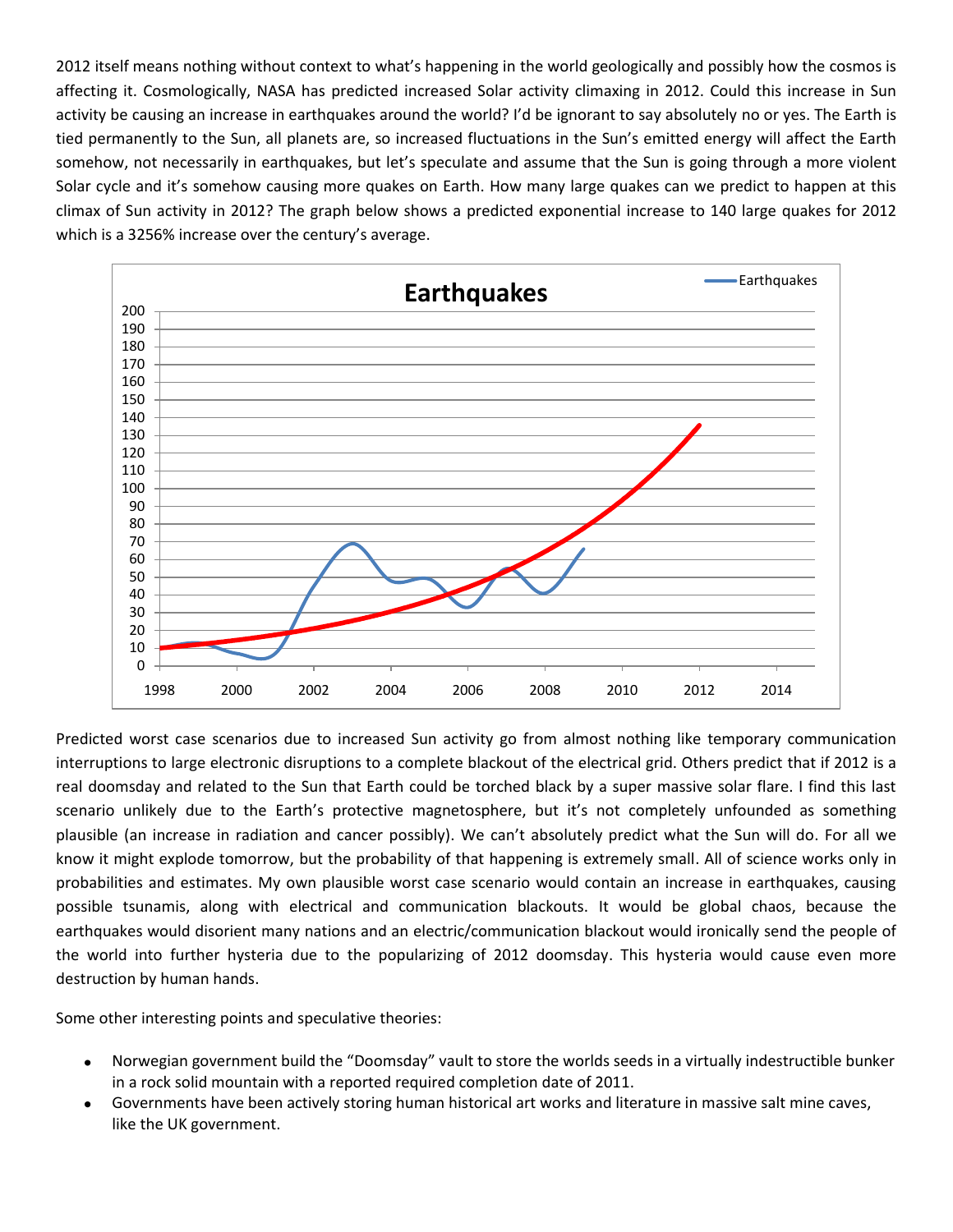- Conspiracy theorists say that most world governments know about a coming catastrophe and are on a massive campaign promoting Emergency contingency measures for their people. Personally I think emergency planning is excellent for all kinds of reasons excluding speculative doomsday theories.
- Some data shows that planets in our Solar System are getting hotter. Ice caps on Mars are also melting like here  $\bullet$ on Earth. Some people believe the Earth is expanding due to it getting hotter which could separate the tectonic plates (like in 2012 movie) which would explain why ice caps are melting and why the seasons are a bit mixed.

Should we fear 2012? Maybe but we should always be prepared for a disaster and any emergency. What is obviously very interesting are the numbers. There has been an increase in earthquakes in the last decade which is predicted to continue to increase. If disaster strikes, I really doubt it will be the end. It will be difficult, but if we start fighting each other for selfish needs in times of crisis, everyone suffers. In crisis, band together and unite skills and resources so everyone succeeds and has a chance. If communication blackouts do happen, reestablish communication by any means as fast as possible and avoid violence, vote a leader to guide group survival and reconstruction, and protect yourself against those who think of only themselves. (Checkout links under References on How-To Survive)

# **Atlantis**

I was hooked on the legend of Atlantis for what appears to be a lifetime. Like it was mentioned before, I am very curious about prehistory, so I'll be blunt. I believe civilization on this planet is far, far older than we currently accept; at least tens of thousands of years older. It's naïve to believe that only within the last 6 thousand years that we were the only intelligent life to develop on this planet. The planet is 4.5 billion years old to our best estimates and 6 thousand years is nothing in that perspective. There are hundreds of legends and mysterious structures of antiquity that cannot be placed or easily dismissed. To list just a few:

- Sumerian texts of older histories and legends
- Greek legends similar in many respects to the Sumerian stories  $\bullet$
- Mysteries of legendary ancient peoples found in the Bible and the Books of Enoch  $\bullet$
- The Great Sphinx which is now estimated to be thousands of years older than expected by some scientists  $\bullet$
- The ancient mysteries at Giza such as why there is no artwork in the Great Pyramid  $\bullet$
- The mysterious Mayan and Aztec cultures  $\bullet$
- $\bullet$ Tiwanaku estimated to be 12 thousands years old
- The mysteries of Machu Picchu  $\bullet$
- Stone Hedge in England  $\bullet$
- Mysteries of Easter Island  $\bullet$
- $\bullet$ Nazca Lines and Cahuachi in Peru
- Ancient Vedic texts and their stories of legendary ancient figures and machines  $\bullet$
- Extremely ancient Bosnian pyramids accepted by some Egyptian archeologists  $\bullet$
- The mysterious underwater structures at Yonaguni, Japan  $\bullet$
- The mysterious underwater structures off the coast of Cuba and other Caribbean regions  $\bullet$
- And the most important, numerous ancient global stories of an ancient global flood that destroyed everything  $\bullet$

The story of Atlantis is initially recanted by Plato in ancient Greece about an older story recanted by ancient Egyptian priests about a much older legend of an empire that spanned the Atlantic region and possibly the world. I believe that Atlantis was only the last truly great civilization overshadowing the great Egyptian dynasty and that ancient Egypt was directly related to this lost prehistoric empire of Atlantis. This does not mean there was nothing before Atlantis. Like I said, the history of civilization on this world is far older than we can imagine, and which is interrupted and ended periodically by great catastrophes (not necessarily the same type) including the one that destroyed the dinosaurs.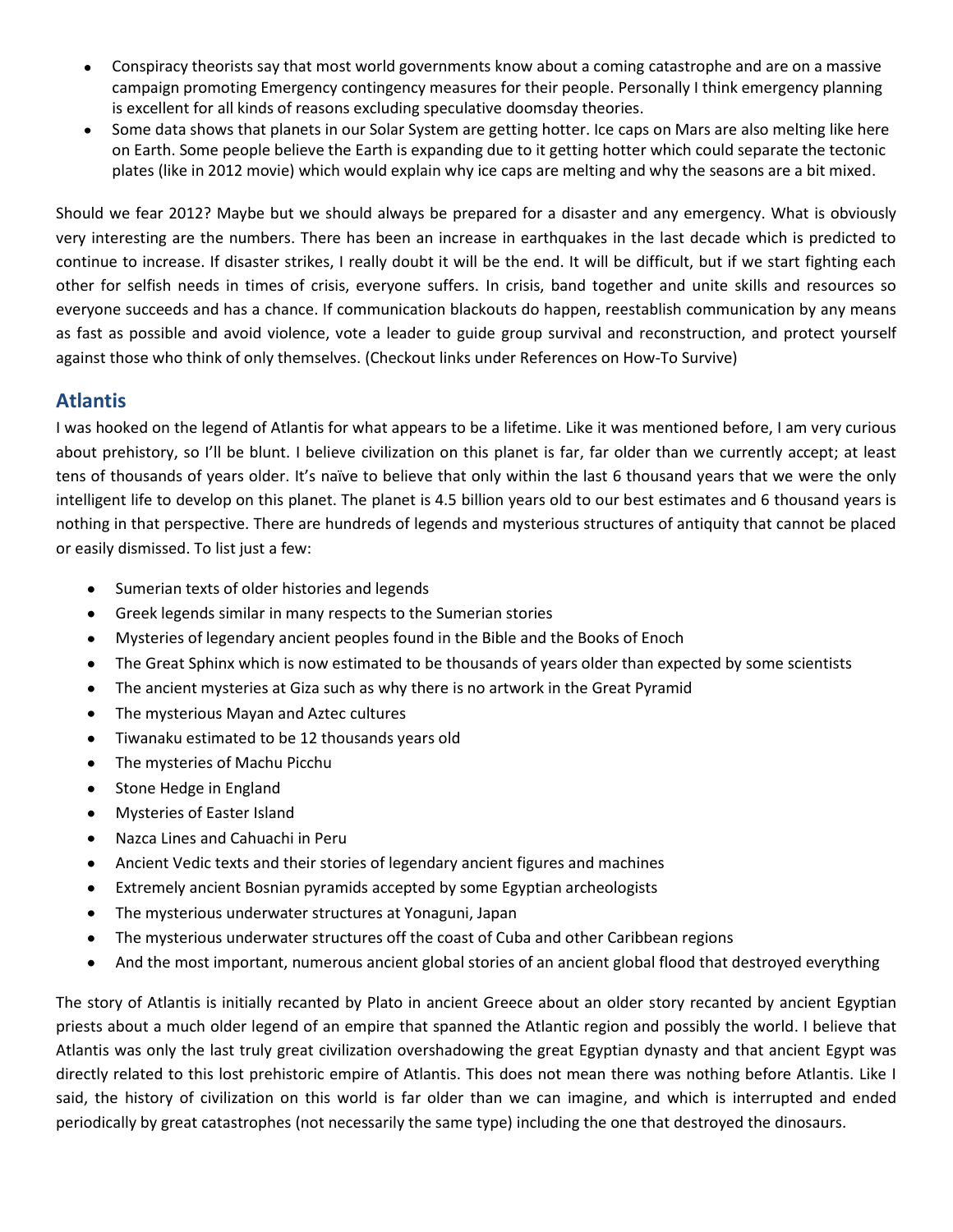"For it is related in our records how once upon a time your State stayed the course of a mighty host, which, starting from a distant point in the Atlantic ocean, was insolently advancing to attack the whole of Europe, and Asia to boot. For the ocean there was at that time navigable; for in front of the mouth which you Greeks call, as you say, 'the pillars of Heracles,' there lay an island which was larger than Libya and Asia together; and it was possible for the travelers of that time to cross from it to the other islands, and from the islands to the whole of the continent over against them which encompasses that veritable ocean. For all that we have here, lying within the mouth of which we speak, is evidently a haven having a narrow entrance; but that yonder is a real ocean, and the land surrounding it may most rightly be called, in the fullest and truest sense, a continent. Now in this island of Atlantis there existed a confederation of kings, of great and marvelous power, which held sway over all the island, and over many other islands also and parts of the continent." - *Timaeus* 24e–25a, R. G. Bury translation, Loeb Classical Library

It is referred to as an island in the middle of the Atlantic ocean. Right now there is nothing there except the Azorean islands, Madera island, and the Canary islands (which are close to Africa). There have been thousands of researchers trying to find Atlantis and there have been many discoveries, but no one ever found anything conclusively labeled "Atlantis". So will my insight help at all? My approach is simple, stick to the obvious clues given. The clues initially given came from Plato and other ancient Greek scholars which are:

- Atlantis is an island that was destroyed suddenly by geological catastrophe
- In the middle of Atlantic ocean
- Located outside the Pillars of Hercules (Strait of Gibraltar), the entrance to the Mediterranean ocean
- Its influence spread far and wide  $\bullet$
- Atlantic ocean's name derived from ancient Greek mythology of "Sea of Atlas", related to "Mountains of Atlas"
- The capital city was circular and ringed with water between the rings

"Poseidon carved the mountain where his love dwelt into a palace and enclosed it with three circular moats of increasing width, varying from one to three stadia and separated by rings of land proportional in size. The Atlanteans then built bridges northward from the mountain, making a route to the rest of the island. They dug a great canal to the sea, and alongside the bridges carved tunnels into the rings of rock so that ships could pass into the city around the mountain; they carved docks from the rock walls of the moats. Every passage to the city was guarded by gates and towers, and a wall surrounded each of the city's rings. The walls were constructed of red, white and black rock quarried from the moats, and were covered with brass, tin and the precious metal orichalcum, respectively." - Critias 116BC

Based on these very few clues and tooled with Google Earth, the Richat Structure was very obvious match and located in the Sahara desert in the nation of Mauritania near Ouadane. I wonder how many hidden mysteries are located under the endless sands of the Sahara desert. This structure is mysterious not only in its formation but also on how it came to be. The formation itself is very ancient and is 50 kilometers in diameter, the size of the modern city.



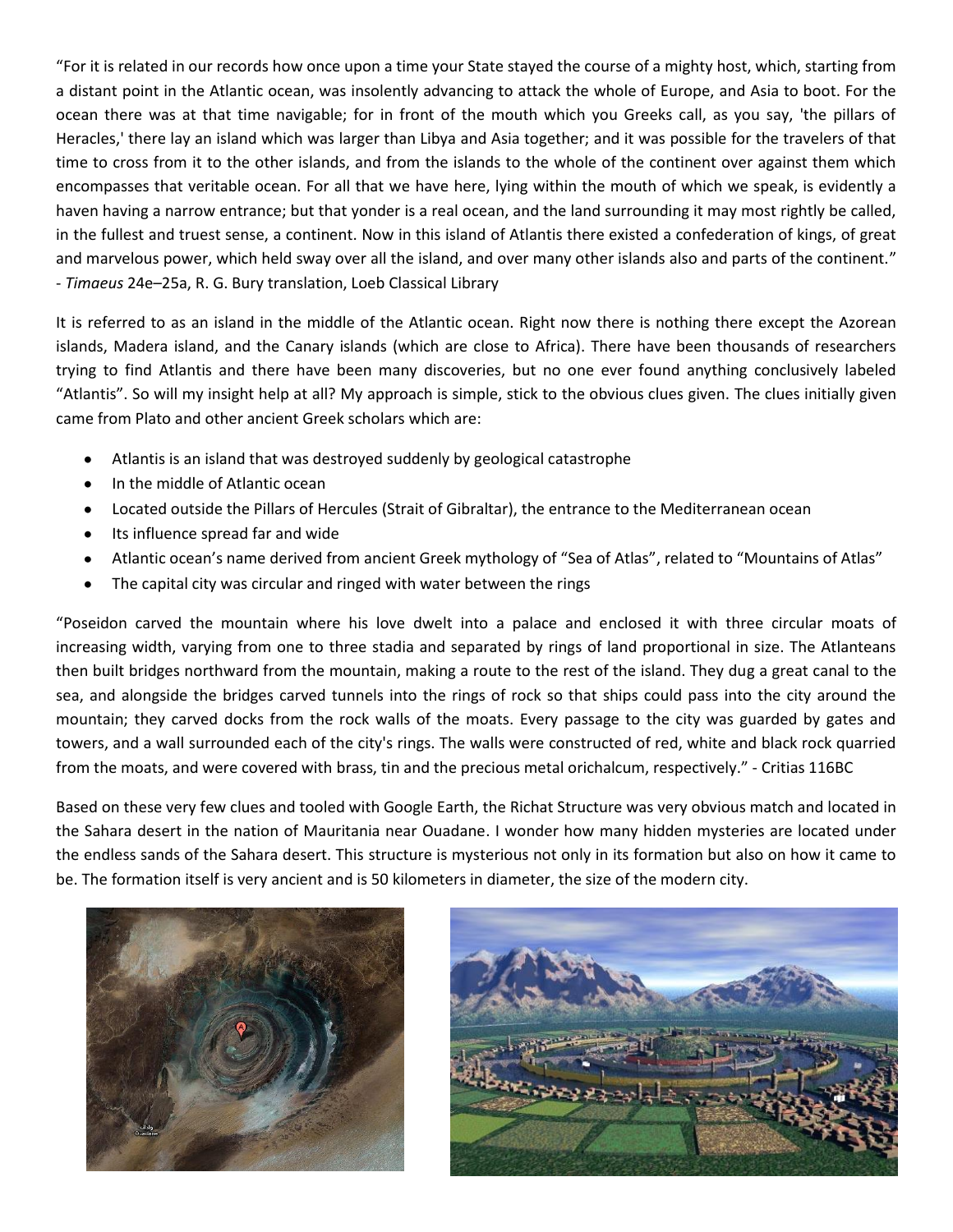The rings are almost perfect in description of the Atlantean city built by Poseidon, which besides being the legendary sea god is also believed by some, myself included, to be a great ancient prehistoric king. It is located fairly close to the Atlantic Ocean and within the estimated boundaries of Ignatius L. Donnelly's Atlantis empire (see the map below). This formation is also located south of the Pillars of Hercules, south of a famous mountain in that region, Kediet ej Jill, that disrupts navigational compasses because it's made completely of magnetite (two very weird structures very close to each other), and parallel to Egypt. The Sahara in its distant past was lush with vegetation. Some scientists believe that during the ice age the Sahara was as arid as today, but 8000 years ago it wasn't. Others believe the ancient Nile River actually passed through the Sahara. So could this be one of the famous cities of Atlantis that was destroyed by a possible massive tsunami over 12,000 to 25,000+ years ago (one of the last ice ages)?



There is also a curious structure situated under the Atlantic Ocean below the Azores and outside the Pillars of Hercules. What makes this formation curious are the very visible 90 degree angles and its obvious rectangular shape. It looks completely artificial and is about 150 kilometers long which is the size of a large city.

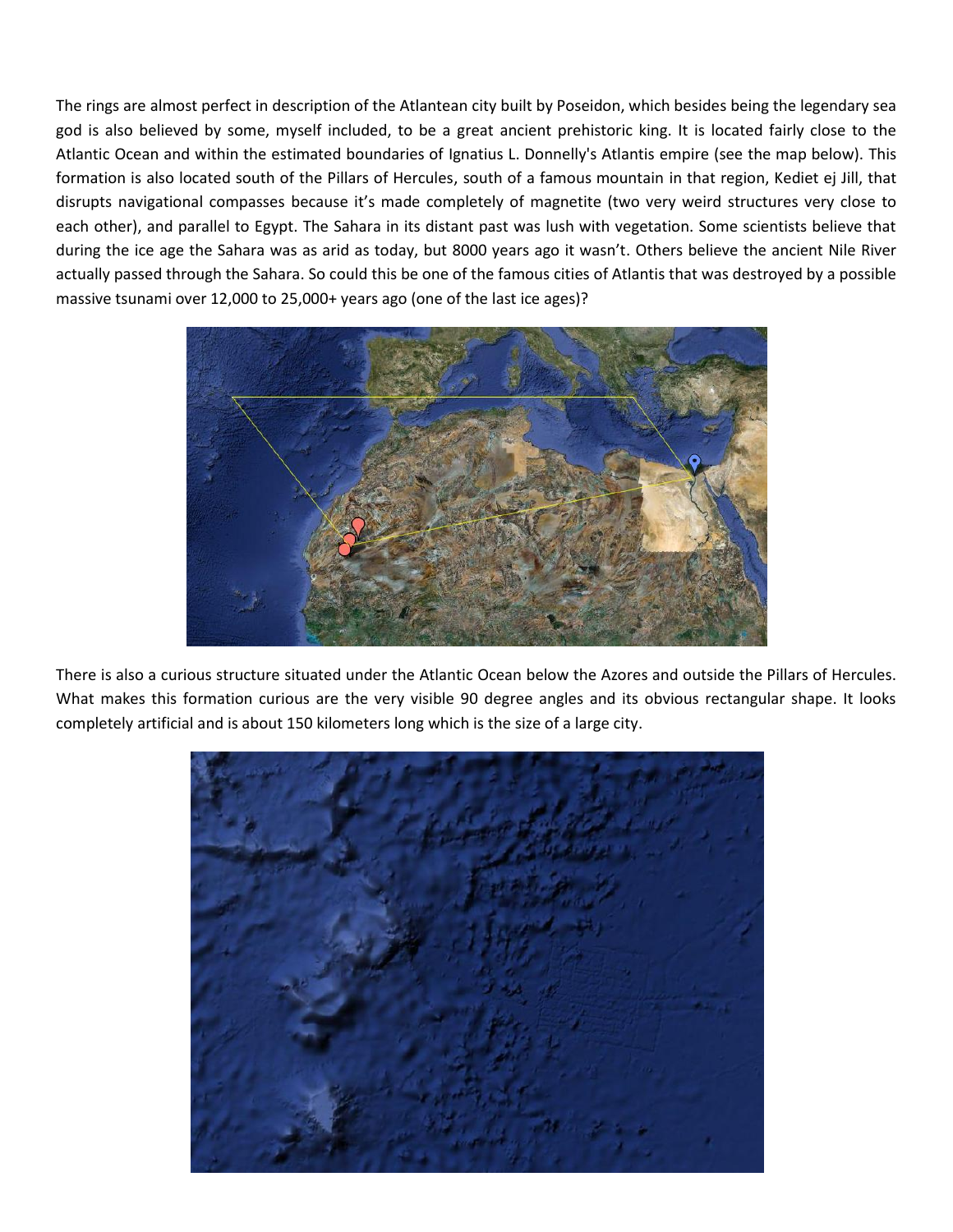

The following map shows the supposed extent of the Atlantean Empire (from Ignatius L. Donnelly's Atlantis: the Antediluvian World, 1882).



It is with logical reasoning that during one of the last ice ages, this circled portion of the Atlantic ocean was exposed for multiple reasons. The reasons are:

During the ice age, enormous amounts of the planet's water was frozen in massive northern glaciers which would reduce the world's sea levels considerably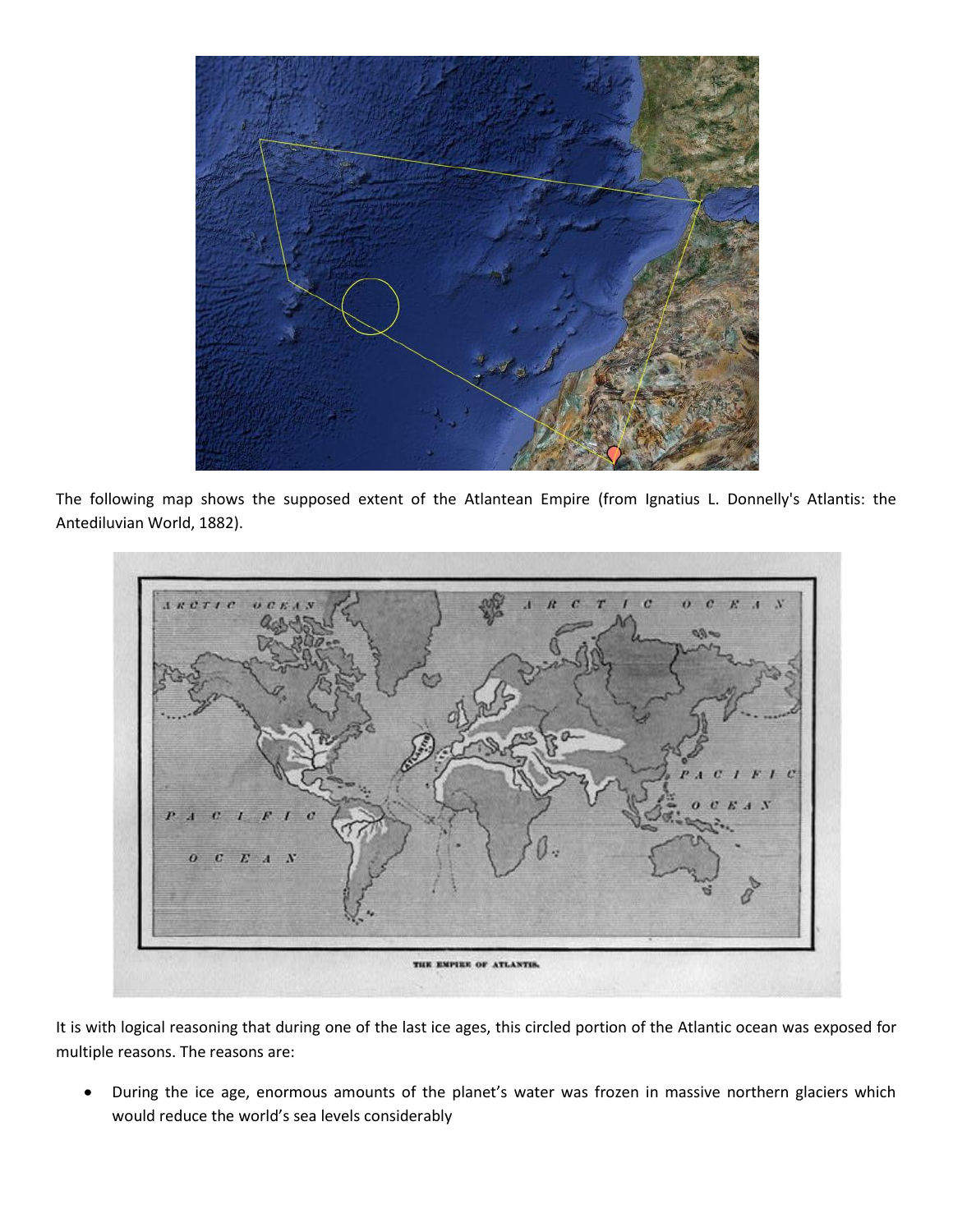This circled region is where two tectonic plates meet which have been steadily moving apart for millions of years. It is possible that in the not so distant past during one of the last ice ages, this region had a higher elevation besides the lowered sea levels because the plates were closer together.



The massive fault line this region sits on could have violently moved apart one night during a violent period in Earth's history. This violent movement of land mass, and the reason that caused it, would have caused massive global tsunamis destroying most of this ancient advanced empire and all history of it as the massive surrounding waters undulated by the collapse of this land mass onto North America, Central America, South America, Europe, Africa and the Mediterranean region. If such a violent event did happen at such a grand magnitude in one part of the world, could it have happened at the same time in other places around the world? Could this event be the source of all ancient global great flood stories? Could this event happen again?

# **References:**

USGS Historical Earthquake Data <http://earthquake.usgs.gov/earthquakes/world/historical.php>

"Doomsday" Vault [http://en.wikipedia.org/wiki/Svalbard\\_Global\\_Seed\\_Vault](http://en.wikipedia.org/wiki/Svalbard_Global_Seed_Vault) <http://www.globalresearch.ca/index.php?context=va&aid=7529>

A Million Library Books to be Sent Down the Mines http://www.manchestereveningnews.co.uk/news/s/1190824 a million library books to be sent down the mines

Important Sun Activity

Sun's Magnetic Pole Flip 2001 - [http://science.nasa.gov/headlines/y2001/ast15feb\\_1.htm](http://science.nasa.gov/headlines/y2001/ast15feb_1.htm) Sun Storm Warning Climax in 2012 - [http://science.nasa.gov/headlines/y2006/10mar\\_stormwarning.htm](http://science.nasa.gov/headlines/y2006/10mar_stormwarning.htm)

Planet(s) Getting Hotter

<https://www.networkworld.com/news/2010/012110-layer8-nasa-global-warming.html> <http://www.nature.com/news/2007/070402/full/news070402-5.html> [http://news.thomasnet.com/IMT/archives/2005/07/no\\_more\\_denying.html](http://news.thomasnet.com/IMT/archives/2005/07/no_more_denying.html) <http://www.lubbockonline.com/news/092897/study.htm>

### How to Survive Disaster

<http://www.time.com/time/magazine/article/0,9171,1810315,00.html>